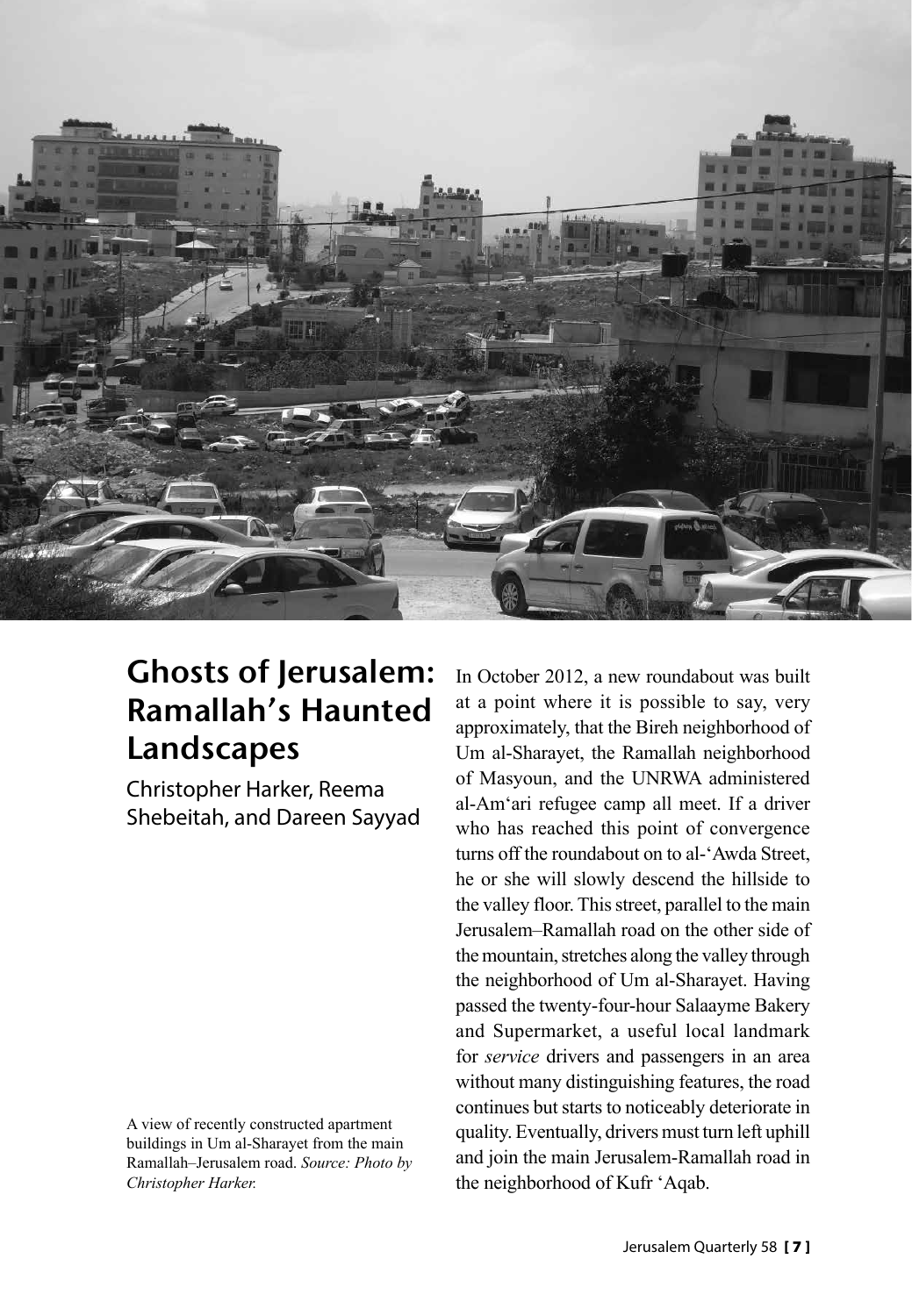Anyone making this short trip will have travelled from the Ramallah conurbation in the Occupied West Bank to Occupied East Jerusalem. It is a journey that is at once both utterly banal and freighted with geographical complexity. Unbeknownst to the casual traveller, although certainly not to the current and former residents of Um al-Sharayet, cars and their passengers cross a border that, although invisible to the naked eye, has played an increasingly important role in shaping life on the edge of Jerusalem.

As many readers of this journal will already know, the municipal borders of Jerusalem were radically and unilaterally changed by the Israeli occupation in 1967. Israel seized 71,000 dunums from the surrounding twenty-eight Palestinian villages. As a result the territory of Jerusalem expanded from 38 km² to 108 km² (East Jerusalem expanded from 6.5 km<sup>2</sup> to 71 km<sup>2</sup>). Despite UN Resolution 267, which ruled changes to the city's status were in violation of international law, in 1980 Israel enshrined its new "unified Jerusalem" in Israeli law.2 The city's geography was significantly transformed once again in 2002, when the construction of the separation wall placed 55,000 Palestinian residents of Jerusalem behind this barrier, separating them from the city center.<sup>3</sup> Since 1967, almost thirty-five percent of Palestinian land in East Jerusalem has been expropriated, primarily for Jewish colonies.<sup>4</sup> Consequently, the border between the municipality of al-Bireh and Jerusalem was remade in a manner that reflected the broader power asymmetries between colonizer and colonized. In other words, over time Israeli actors have largely determined the physical – *and* the legal and political – boundaries of the ever-expanding city and state. Palestinians have certainly played a role in resisting such decisions, primarily through the obduracy of their own "facts on the ground." (A representative of al-Bireh municipality has said that zoning since the 1970s had been designed to locate buildings at the edges of the territories governed by the municipality, in order to prevent future encroachment.) However, Palestinian agency in such matters has been dwarfed by the military and bureaucratic apparatus of the occupation.

While a great deal has been written about the effects of these shifting geographies on Jerusalemites, not least the tens of thousands who have been almost forcibly warehoused in neighborhoods like Kufr 'Aqab,<sup>5</sup> such changes also extend to the Ramallah conurbation in general, and the neighborhood of Um al-Sharayet in particular. The name Um al-Sharayet translates into English as mother of rags (or dish cloths). Depending on who you talk to, the name is said to derive either from the presence of a spring, where people washed their clothes, or from the piles of rags that people discarded in the area. It was a mountain on the edge of al-Bireh until the late 1970s and early 1980s, when the neighborhood's first residents – a mixture of Jerusalemites who were prevented from building within Jerusalem and refugees – began to buy land and build there. Many of the long-term residents still living in Um al-Sharayet are refugees, mainly from the nearby al-Am'ari Camp, but also from Qalandiya, Qaddura and Deir 'Ammar camps.

As a result of the Oslo Accords, the centralization of the Palestinian Authority in Ramallah, and then the closure regime enacted during the second intifada, the neighborhood expanded rapidly. After the second intifada started, migrants from the north and south of the West Bank who worked in Ramallah sought cheap accommodation relatively close to the city center. The neighborhood is currently dominated by the large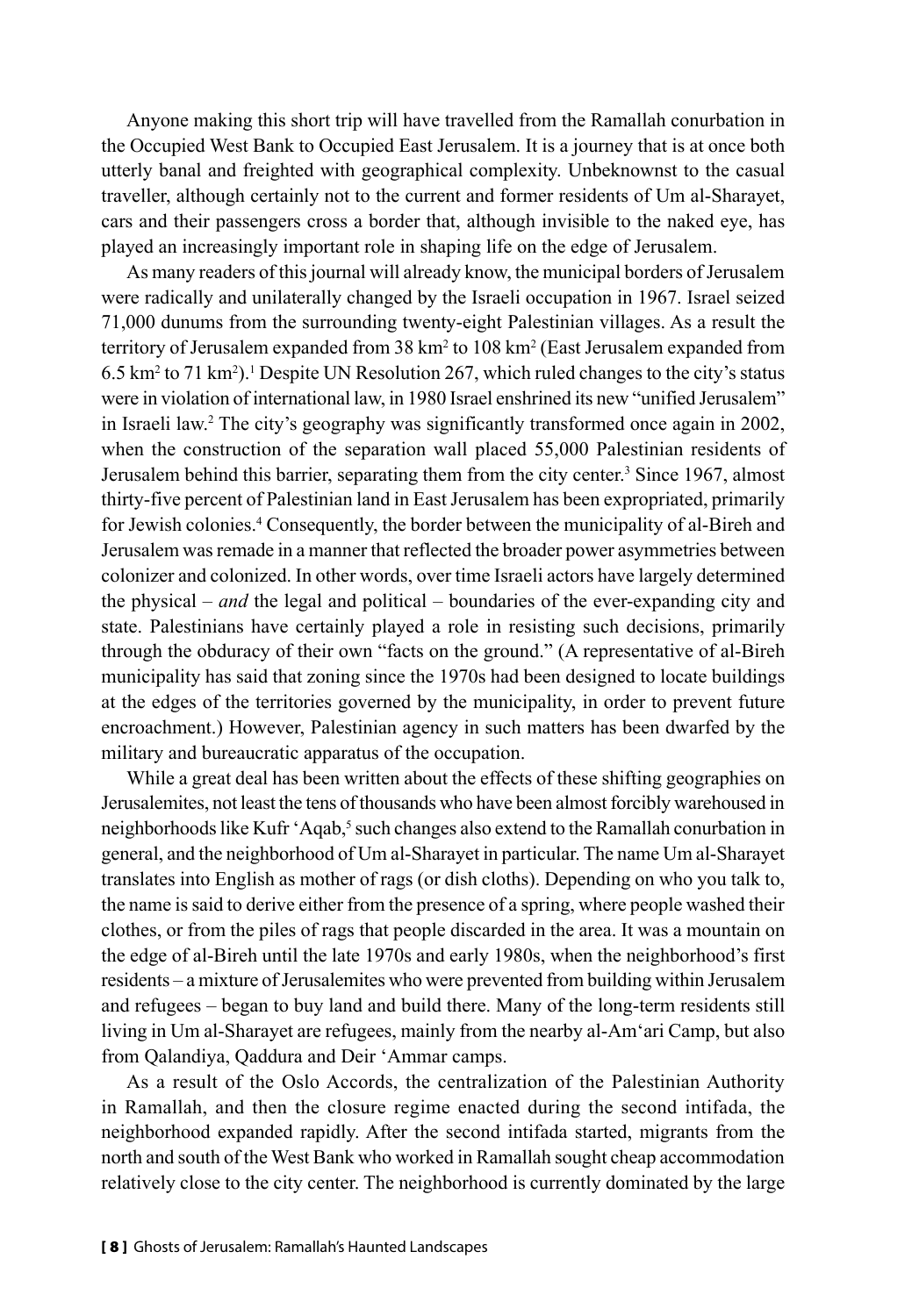number of apartment buildings,<sup>6</sup> most of which are six stories, and often built so close together that some residents compare the neighborhood to a refugee camp. Um al-Sharayet is also known for its wedding halls, which attract large numbers of revellers in the summer months, who often end up blocking some of the main streets with their bodies and cars and filling the entire neighborhood with loud music. As Lisa Taraki notes, the area also houses a number of Palestinian Authority ministries and other commercial buildings.<sup>7</sup>

While Ramallah's new (i.e., post-2000) migrants undoubtedly form the majority of residents in Um al-Sharayet, their presence there has also been enabled by another migration of Palestinians, one that has been far less remarked upon. This is the migration of Jerusalemites out of Um al-Sharayet and into the adjacent neighborhoods of Kufr 'Aqab and Semiramis. In many cases, it is the apartments of former Jerusalemites in Um al-Sharayet that have become available to migrants from the north and south to buy or rent. Such relocations have been made necessary by the Israeli occupation's "center of life" policy, which dictates that Palestinian residents of Jerusalem must be able to prove that they live within municipal boundaries. This in turn enables Palestinian Jerusalemites to maintain their residence in the eyes of the Israeli state (which in turn allows access to the city's historic core and beyond). The penalties for failing to prove that Jerusalem is one's center of life are severe. Between 1967 and 2009, some 13,000 Palestinian Jerusalem residence permits were revoked by Israel's Ministry of the Interior, half of them between 2006 and 2009,<sup>8</sup> after a 1995 legal case led to a massive increase in deportations.<sup>9</sup> Residence is established by payment of the *arnona*, or municipal tax, which as Dajani et al. point out,<sup>10</sup> is akin to a form of extortion for many Jerusalemites, since the Jerusalem municipality does not and will not provide services to the Palestinian neighborhoods of Jerusalem that have been cut off from the city center by the separation wall. These 70,000 Palestinian residents have also recently been threatened with expulsion.<sup>11</sup>

The consequences of these changes for Um al-Sharayet is that it has become a neighborhood where Jerusalemite residents *used* to live. Take for example Dina and her family, one of six or seven families who used to live in one apartment building but have now moved to Jerusalem. Dina grew up on the Mount of Olives in Jerusalem and married her husband, Ahmad, from Hebron, in 2001. Since both of them worked in Ramallah and Ahmad was prevented from crossing the Qalandiya checkpoint into Jerusalem, they moved to Um al-Sharayet in 2001, renting an apartment there. During the Israeli invasion of Ramallah in 2002, all twelve families living in their apartment building moved into Dina and Ahmad's ground floor flat for three days, for mutual provision and security. However, despite the strong social relationships that formed, in 2003 Dina and Ahmad moved to Kufr 'Aqab to maintain Dina's Jerusalem residency and acquire the residency for her children. Her eldest son was one year old at the time. Dina and Ahmad remain in Kufr 'Aqab, pay the *arnona* to the Jerusalem municipality, and send their children to school "in" Jerusalem. Dina and her children are able to visit her family, who still live on the Mount of Olives. Ahmad is unable to go, except in exceptional circumstances such as the opening of the checkpoints during Ramadan 2013. Although he applied for a family reunification visa from the Israeli Ministry of Interior Affairs, his application was rejected because he is a former political prisoner. Dina and Ahmad continue to work in Ramallah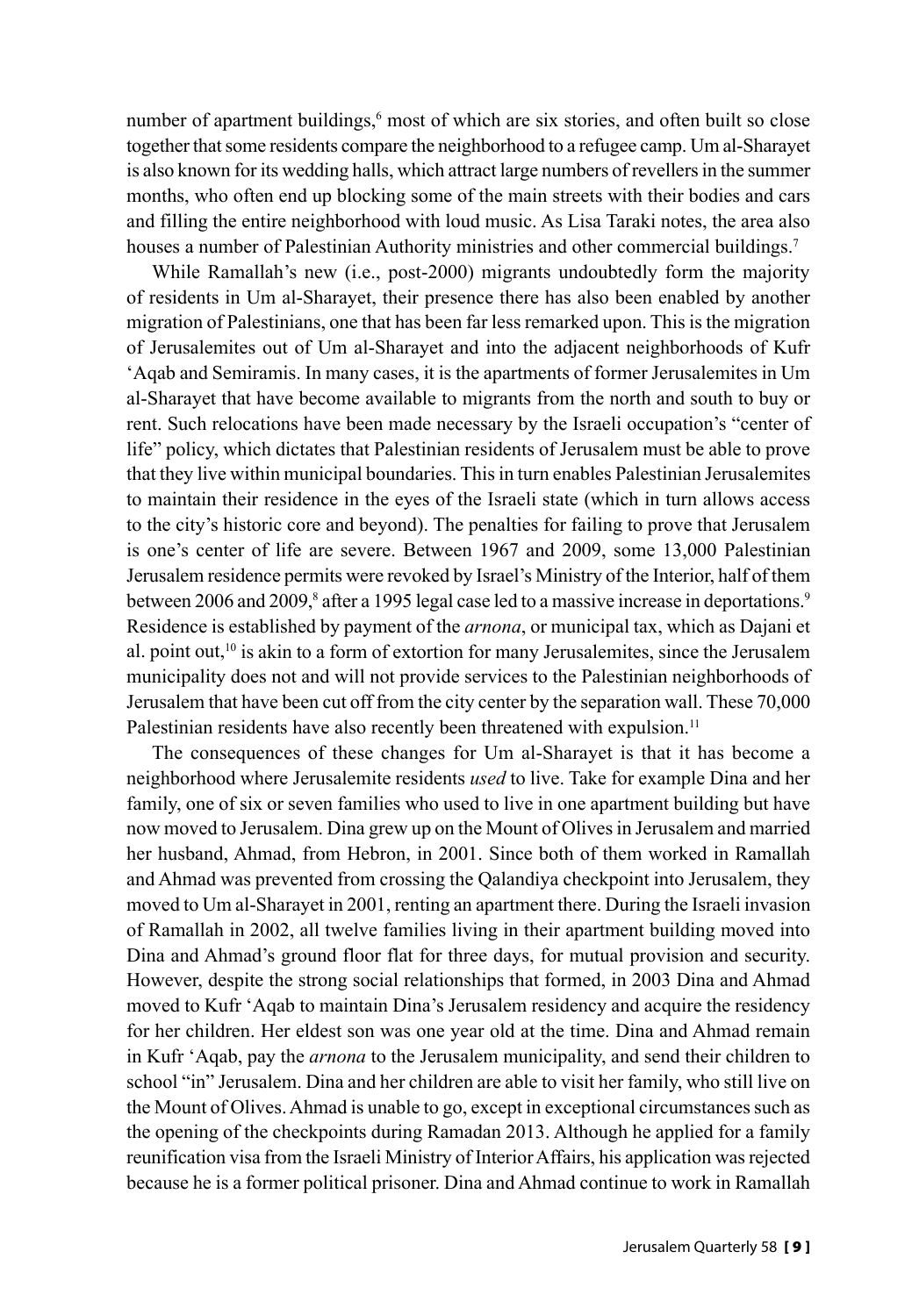and visit their friends in Um al-Sharayet. The whole family is able to visit Ahmad's family in Hebron, although because of the expense they only do so during holidays. However, they can live neither in Jerusalem nor in Hebron if they wish to maintain their Jerusalem identity documents *and* live together as a family.

Their story fleshes out the multiple geographies alluded to in the car ride at the beginning of this essay. Although physically contiguous with Kufr 'Aqab and Semiramis, Um al-Sharayet has become legal and administratively separated from Jerusalem and its neighborhoods. Legally, Palestinians are not only in a separate city, but almost in a separate country (or non-state). Residents such as Dina and her family have by necessity become acutely aware of the invisible, yet nevertheless incredibly powerful, border, and which side of this border they must live on. And yet Dina and Ahmad's almost daily presence in Ramallah discloses something more than just simply separation and annexation. For alongside this binary geography of inclusion-exclusion, there is also what can only be described as the haunted landscapes of Ramallah. This is a geography of ghosts, beings who are partly there, partly not. Both present (in some ways) and absent (in others) at one and the same time. Admittedly, such ghosts are, unconventionally, not at all scary. In fact, they are often beloved, and their full presence missed by current residents. For instance, we learnt about Dina and Ahmad during our research in their former apartment building through the fond recollections current residents had of them. And during the occasional social visits they made to the building, we were often told nostalgic accounts about the strong social bonds that existed there during the 2002 invasion. Furthermore, the ability to be both present and absent, not fully there, but certainly not invisible, offers certain advantages.

Let us take another "ghost," Tarek, who grew up in Nablus and then went to university abroad where he met his wife, Selma, a '48 Palestinian – to use the Palestinian expression for those who remained inside the borders of the new state of Israel in 1948. After some time abroad, the couple moved to Ramallah where Tarek works. Selma works in Jerusalem. Since Selma is an Israeli citizen, her children are entitled to insurance ("social security") from Israel. However, since they lived in Um al-Sharayet, Selma was declared a non-resident by the state of Israel, and refused the insurance. After considering a range of other strategies, Tarek and Selma moved to Kufr 'Aqab, where they can continue to live, to all intents and purposes, in and between both Ramallah and Jerusalem, while also claiming social insurance for their child. In other words, by moving to the other side of the Ramallah–Jerusalem jurisdictional border, they are able main their connections to both cities.

It is important to remember that while the Israeli occupation has carved the topographic spaces of Palestinian life in the occupied territories into increasingly smaller pieces, there are also a series of topological geographies that construct Palestinian everyday life too. If topography refers to a geometric conception of space, which is to say a physical area, then

[T]opology focuses on the qualitative properties of space (as opposed to the geometric). Topologically speaking, a space is not defined by the distances between points that characterize it when it is in a fixed state but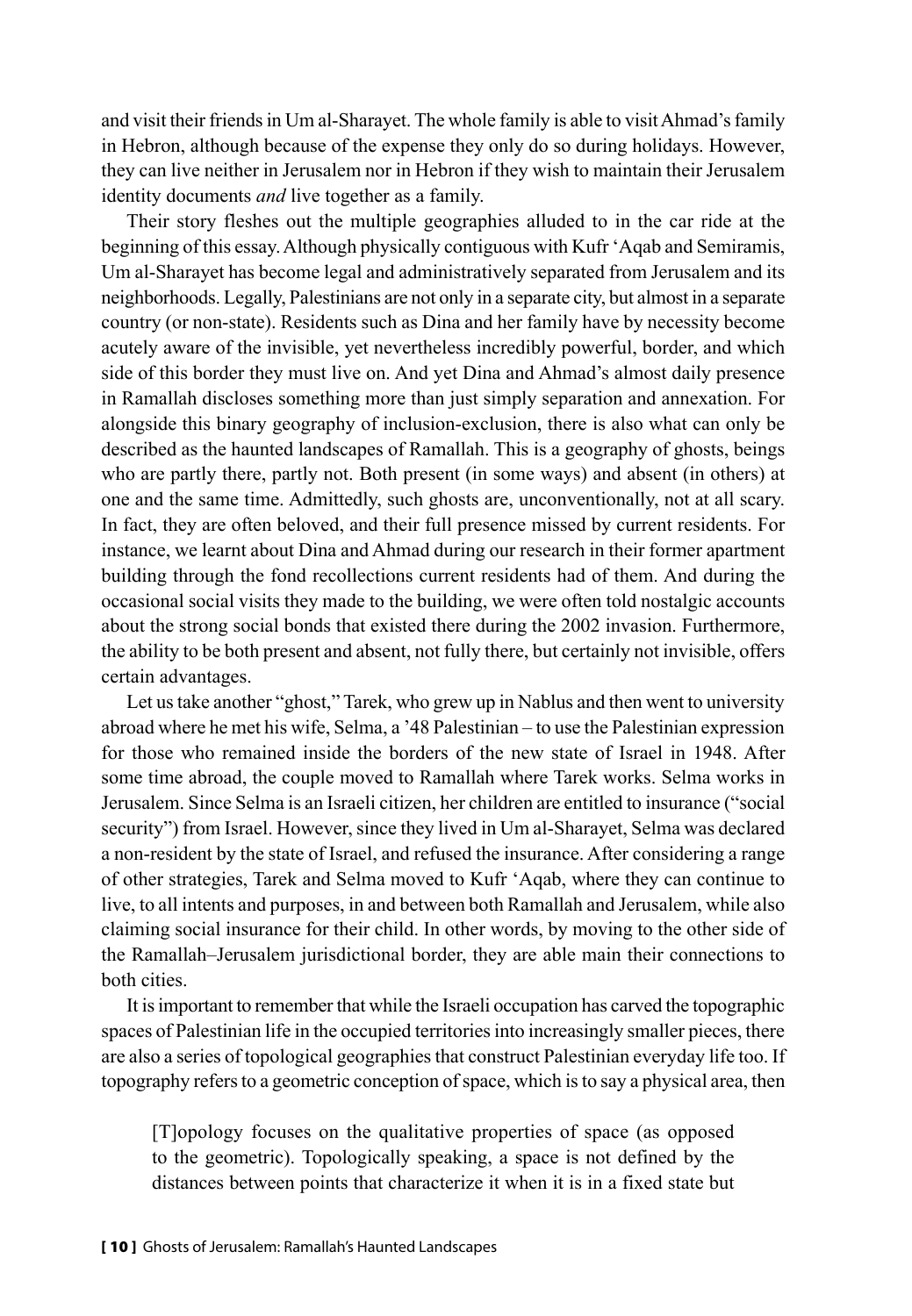rather by the characteristics that it maintains in the process of distortion and transformation (bending, stretching, and squeezing but not breaking). Topology deals with surfaces and their properties, their boundedness, orientability, decomposition, and connectivity – that is, sets of properties that retain their relationships under processes of transformation.<sup>12</sup>

As Gregory points out, topologies can be terrifyingly dangerous, such as the ways in which the destruction of Palestine has been folded into the creation of the state of Israel.<sup>13</sup> However, there are also the topologies of connection that enable Palestinians to subvert the dictates of the occupying power. For instance, in addition to Tarek and Selma's enduring connections with Ramallah in general and Um al-Sharayet in particular (where Tarek's brother continues to live), Selma's multiple phone calls to her mother in the '48 territories each day, exemplify how the power and endurance of family bonds across topographic boundaries (e.g., between the West Bank, Gaza, and the '48 territories) maintain a set of networks that still – to a very minimal degree – encompass the entire territory of Mandatory Palestine.14 Of course, this subversion is no replacement for the end of the occupation and the reimplementation of full access to Jerusalem (and the '48 territories) for all Palestinian citizens. However, just as within the borders of Jerusalem (as defined by Israel), where "two spatial systems are at work … at one and the same time … both separate and intertwined in ways that are widespread and complex,"15 we can see too that the borders between Ramallah and Jerusalem are complex and spatially multifaceted. And consequently we must think about Ramallah as more than just stones and houses. It is a city defined by its people, their practices, and the ghostly presence/ absence of former residents, too.

*Christopher Harker is a lecturer in geography at Durham University, currently on a Leverhulme Trust Early Career Fellowship enabling him to work with Reema Shebeitah and Dareen Sayyad on "Families and Cities: An Everyday Geography of Ramallah." For more information please visit www.dur.ac.uk/familiesandcities or www.familiesandcities. com.*

## **Endnotes**

- 1 Ruba Saleh, "In the Seam Zone: Walaja's Fate Between Jerusalem and Nowhere," *Jerusalem Quarterly* 49 (2012): 56. See also Yonatan Mendel, "New Jerusalem," *New Left Review* 81  $(2013)$ : 34–56.
- 2 Mendel, "New Jerusalem," 41.
- 3 Francesco Chiodelli, "The Next Jerusalem: Potential Futures of the Urban Fabric," *Jerusalem Quarterly* 53 (2013): 50-60.
- 4 Francesco Chiodelli, "The Jerusalem Master Plan: Planning into the Conflict," *Jerusalem Quarterly* 51 (2012): 6.
- 5 Muna Dajani, Daniela Di Leo, and Nura Al

Khalili, "Planned Informality as By-product of the Occupation: The Case of Kufr Aqab Neighborhood in North Jerusalem," *Planum: The Journal of Urbanism* 26 (2012): 1–10.

- 6 Christopher Harker, "The Only Way Is Up? Ordinary Topologies of Ramallah," *International Journal of Urban and Regional Research* 38 (2014): 318–335.
- 7 Lisa Taraki, "Enclave Micropolis: The Paradoxical Case of Ramallah/al-Bireh," *Journal of Palestine Studies* 37, no. 4 (2008): 15.
- 8 Marian Houk, "Ethnic Cleansing Continues: Israeli Lawyers Tell UN Palestinian Jerusalemites Targeted," *Jerusalem Quarterly* 48 (2011): 94.